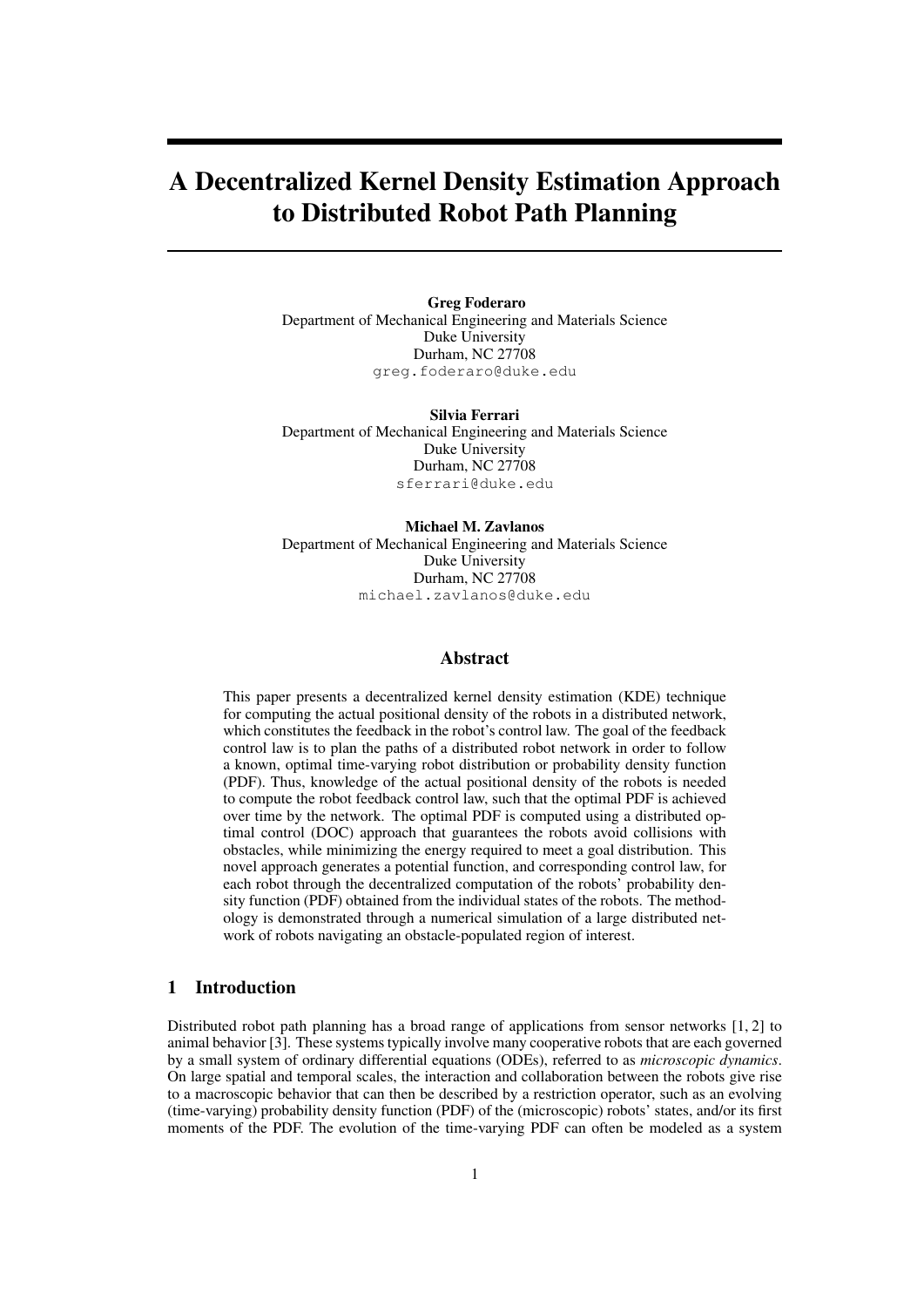of partial differential equations (PDEs), and the PDF can be optimized subject to the microscopic dynamics through the distributed optimal control problem presented by the authors in [2]. In this paper, the optimal, time-varying PDF is modeled as a time-varying mixture of Gaussians, and is assumed given.

The microscopic control law of each robot can then be derived from the optimal time-varying PDF, and from the actual robot PDF, using a potential field approach that pushes the robots toward an attractive potential computed from the difference between the two PDFs [1]. While the computational complexity of the DOC approach for computing the optimal PDF has been shown to be far reduced compared to classical optimal control [2], the calculation of the actual robot PDF requires knowledge of all individual robot states, and, thus, in principle, tends to be expensive and centralized.

This paper presents a novel approach based on decentralized kernel density estimation (KDE) for estimating the actual distribution (PDF) of the robot states in a decentralized fashion, through the nonparametric technique for estimating distributions from empirical data [4]. In the decentralized KDE algorithm, the robots use an information spreading protocol to exchange state information with their neighbors, and then perform local kernel density estimations. The density estimations calculated locally are asymptotically consistant with the solutions obtained using centralized kernel density estimation [5].

Several distributed parametric techniques also exist for estimating a distribution from a data set, where the unknown density is represented by a mixture of Gaussians, and the parameters are determined by an expectation maximization (EM) algorithm [6, 7]. However, these methods typically exhibit large inaccuracies on small data sets, often getting stuck in local maxima, and are sensitive to the initial parameter choices. The distributed KDE approach does not suffer from any of these downfalls, and is, therefore, considered to be the best choice for the DOC problem. The approach, presented in Sections 2-3, is demonstrated on a distributed path-planning problem involving a large network of robots in Section 4.

## 2 Probability Density Function Approach to Robot Path Planning

Potential field is a well-known approach to robot motion planning that treats the robot as a particle under the influence of an artificial potential field or function, *U*, that captures the geometric characteristics of an obstacle-populated workspace, and a goal configuration. In this paper, we assume that the workspace is a two-dimensional rectangular region of interest (ROI), denoted by  $W = [0, L] \times [0, L] \subset \mathbb{R}^2$ . Typically, the potential function is the sum of an attractive potential  $U_{att}$  that "pulls" the robot toward the goal configuration  $\mathbf{x}_f$ , and a repulsive potential  $\hat{U}_{rep}$  that "pushes" the robot away from the obstacles [8]. After *U* is defined, the method is implemented by discretizing the robot workspace  $W$ , and by evaluating the potential function for all discrete values of  $x$  in  $W$ , using a finite resolution grid [9].

In [1], the authors presented a potential field approach for planning the paths of *n* cooperative sensors, such that they follow (or are "pulled" toward) a time-varying probability density function (PDF), comprised of a mixture of Gaussians. This PDF-based approach differs from potential field methods previously presented in the literature in that it is based on the joint PDF of the state of multiple robotic sensors, it is time-varying, and avoids collisions between sensors and multiple obstacles while minimizing the power consumption. Consider the problem of planning the paths of a network of  $N$  robots in  $W$ , where each robot can be described by a small number of ordinary differential equations (ODEs), referred to as *microscopic dynamics*, which, in this paper, are given by the unicycle model

$$
\dot{x}_i = v_i \cos \theta_i, \quad \dot{y}_i = v_i \sin \theta_i, \quad \dot{\theta}_i = \omega_i \tag{1}
$$

The microscopic  $i^{th}$  robot configuration,  $\mathbf{q}_i = [x_i \ y_i \ \theta_i]^T$ , consists of the *xy*-coordinates,  $x_i$  and *y*<sub>*i*</sub>, and of its heading angle,  $\theta_i$ , where  $i = 1, ..., N$ . The microscopic control vector,  $\mathbf{u}_i = [v_i \ \omega_i]^T$ , consists of the linear velocity,  $v_i$ , and the angular velocity,  $\omega_i$ . Then, at any time  $t_k$  an artificial force  $\mathbf{F}(\mathbf{q}_i) \propto -\nabla U(\mathbf{q}_i, t_k)$ , proportional to the negative gradient of the artificial potential, is applied to the robot in order to follow the steepest-descent direction of *U*.

The interactions of the *N* robots give rise to a macroscopic coherent behavior with coarse dynamics that can be modeled by partial differential equations (PDEs) [2]. Using a restriction operator that maps the microscopic states to the macroscopic description, as described in [10]. In this paper, it is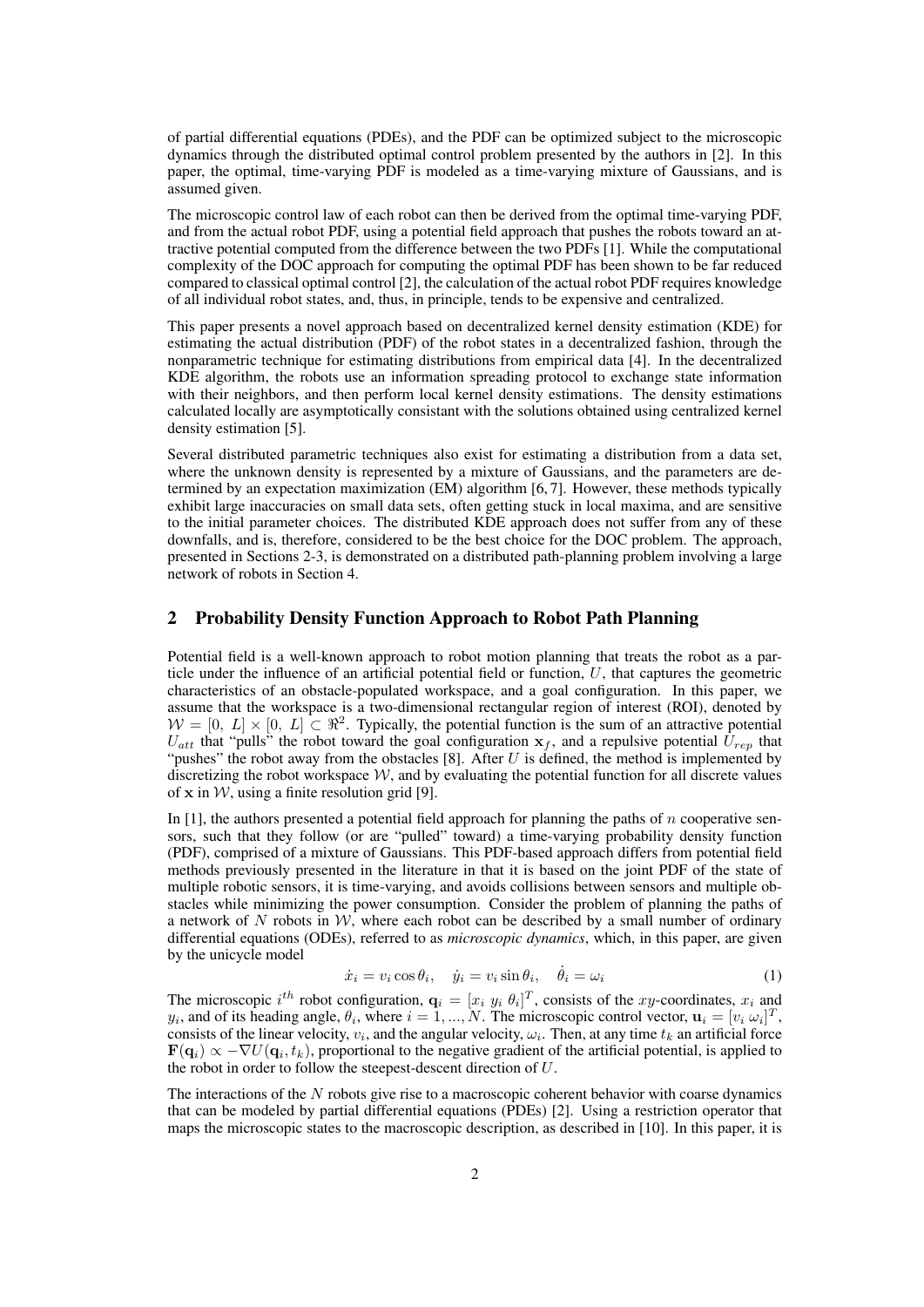assumed that the macroscopic description of the robot network is a time-varying PDF, denoted by  $\wp[\mathbf{x}_i, t]$ , such that the probability of the *i*<sup>th</sup> robot being in state  $\mathbf{x}_i$  at time *t* is given by  $\wp[\mathbf{x}_i, t]$ . In other words,  $\wp$  represents the robot density over the ROI,  $W$ . In many sensor and unmanned vehicle applications, the macroscopic network performance can be shown to be a function of the restriction operator, or robot distribution, and controls, and, thus, can be expressed as an integral function of  $\wp$  and  $\mathbf{u}_i$  [2]. Then, the optimal robot PDF,  $\wp^*$ , and control laws,  $\mathbf{u}_i^*$ , can be determined using the distributed optimal control (DOC) method described in [2].

The attractive potential of each robot can then be defined based on the optimal PDF,  $\varphi^*(\mathbf{x}_i, t_k)$ , which represents the goal density of the robots. Where, when integrated over a region  $\mathcal{R} \subset \mathcal{W}, \wp^*$ provides the probability that the *i*th robot is located in *R* at  $t_k$ , i.e., the probability mass,  $Pr(\mathbf{x}_i \in$  $R(t_k) = \int_R \wp^*(\mathbf{x}_i, t_k) d\mathbf{x}$ . Since  $\wp^*$  represents the goal joint PDF for the *N* robots, the effect of a robot moving to a state  $x_i$  should downgrade the probability mass, such that the probability that another robot in the network takes the same state value is decreased. In principle, each robot *i* can construct a feedback control law from the artificial force, using its knowledge of the optimal robot distribution  $\varphi^*$ , and the actual robot distribution in *W* as follows. Let the attractive potential for the  $i^{th}$  robot be defined as the difference between the actual agent distribution  $y_i$  as seen by the  $i^{th}$ robot, and the time-shifted optimal distribution

$$
U_{att}^i[\mathbf{x}_i(t),t] = y_i[\mathbf{x}_i(t),t] - \varphi^*[\mathbf{x}_i(t+t_d),t+t_d]
$$
\n(2)

Where,  $t_d$  is a time-shift parameter that allows the control law to look ahead in time to the optimal distribution, preventing the robots from lagging behind.

The potential function for robot *i* can then be defined as the sum,

$$
U_i(\mathbf{x}_i, t) = w_a U_{att}^i(\mathbf{x}_i, t) + w_r U_{rep}^i(\mathbf{x}_i, t)
$$
\n(3)

where,  $U_{rep}^i$  is a repulsive potential constructed based on the obstacles in the ROI [1], and  $w_a$  and  $w_r$  are user-defined weighting coefficients. The control law for each unicycle robot (1) is obtained from the negative gradient of the potential function in (3)

$$
\mathbf{u}_i = [v_c \quad Q(\hat{\theta}_i, -\nabla U_i)]^T
$$
\n(4)

Where, the minimum difference between the desired heading angle  $\Theta(-\nabla U_i)$  and the *i*<sup>th</sup> robot's actual heading angle  $\hat{\theta}_i$  is,

$$
Q(\cdot) = \{a(\hat{\theta}_i) - a[\Theta(-\nabla U_i)]\}sgn\{a[\Theta(-\nabla U_i)] - a(\hat{(\theta)_i})\},\tag{5}
$$

and where  $sgn(\cdot)$  is the sign function,  $a(\cdot)$  is an angle wrapping function, and  $v_c$  is the robot vehicle's speed, which is set equal to a constant for simplicity [11].

In order to utilize this approach for a decentralized network of robots, the actual robot density  $y_i$ must be approximated locally by the *i*<sup>th</sup> robot, without requiring direct communication with all other (*N −* 1) robots in the network. This can be achieved through a decentralized adaptation of the nonparametric technique known as kernel density estimation (KDE). In KDE, each node of a decentralized network repeatedly exchanges data with its neighbors through information spreading, and then performs a local KDE calculation. Through this process, each local estimate separately converges asymptotically to the distribution one would obtain using the centralized KDE method. Other decentralized techniques have been presented for estimating a distribution from a data set which use distributed expectation maximization (EM) algorithms, but they suffer from several disadvantages such as poor performance with small data sets, sensitivity to initial parameter choices, and the potential to get trapped in local maxima. Whereas, the distributed KDE approach presented in the next section does not suffer from any of these limitations.

## 3 Decentralized Kernel Density Estimation for Distributed Robot Path Planning

Kernel density estimation is a well-known non-parametric approach for estimating the probability density function (PDF) from which a set of independent and indentically distributed data samples were taken. Given a data set  $y_j$ ,  $j = 1, ..., N_y$ ,  $y_j \in \mathbb{R}^d$  that is assumed to be from some unknown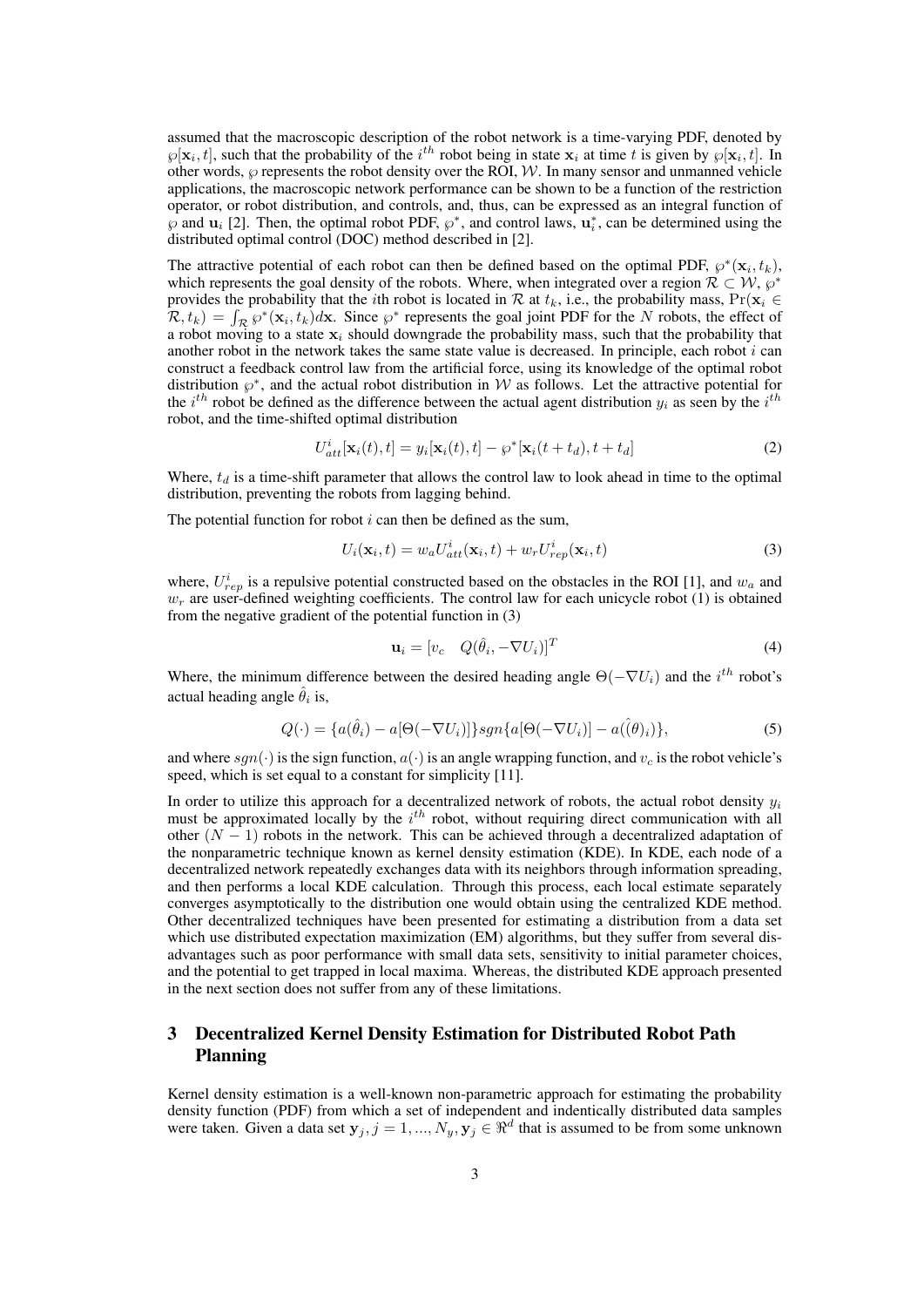PDF *f*, the kernel density estimation takes the form [4],

$$
\hat{f} = \sum_{j=1}^{N_y} w_j K_{\mathbf{H}_j} (\mathbf{y} - \mathbf{y}_j)
$$
\n(6)

where  $w_j$ ,  $j = 1, ..., N_y$  is the weighting coefficients satisfying the condition  $\sum_{j=1}^{N_y} w_j = 1$ , and the  $j<sup>th</sup>$  kernel centered at  $y_j$  is defined as,

$$
K_{\mathbf{H}_{j}}(\mathbf{y} - \mathbf{y}_{j}) = |\mathbf{H}_{j}|^{-\frac{1}{2}} K(\mathbf{H}_{j}^{-\frac{1}{2}}(\mathbf{y} - \mathbf{y}_{j}))
$$
\n(7)

The kernel function *K* is a user-defined *d*-variate non-negative symmetric real-value function [4]. The band-width matrix  $\mathbf{H}_j$  is a parameter that controls the smoothing of the KDE algorithm, and it must be positive definite and symmetric. With appropriate parameter choices, KDE has been shown to be an effective method for estimating the underlying PDF and often only requires a few samples to give adequate results [4]. However the general KDE algorithm described above requires centralized processing due to the summation, which might not be feasible in a distributed robot network.

Alternatively, a distributed KDE algorithm based on information spreading can be used that does not require centralized processing and is asymptotically consistent with the centralized version in cases where the network is fully connected [5]. The primary difference is that the distributed KDE algorithm uses an information sharing protocol to incrementally exchange kernel information between sensors until a complete and accurate approximation of the global KDE is achieved by each robot. It has been shown in [12] that as long as the network is fully connected, the connectivity structure will only affect the convergence speed and will not worsen the estimation accuracy. Therefore, KDE can be performed in a distributed manner with accuracies that are nearly identical to the centralized method and with the only requirement being the full connectivity of the network.

Each robot maintains a local estimation of the robot distribution, governed by a stored kernel set  $S_i = \{ \langle w_{i,k}, x_{i,k}, H_{i,k} \rangle, k = 1, ..., N_i \},$  where  $x_{i,k}$  denotes the position of robot k perceived by the  $i^{th}$  robot,  $N_i$  is the number of kernels stored by robot *i*, and  $H_{i,k}$  and  $w_{i,k}$  are the bandwidth matrix and weighting coefficient of the  $k^{th}$  kernel stored by robot *i*. At time  $t_0$ , the kernel set of each robot only contains the kernel generated using its own position. The robots also maintain a neighbor set, where the *i th* robot's neighbors are defined as any robots located within the distance of a communication radius *r*. Then through an information spreading process, the robots choose a random neighbor and compare their kernel sets with one another. If a robot sees that its neighbor has newer or previously unknown kernel information, they will save the information to their own stored kernel set. Then a new random neighbor will be chosen, and the process repeats.

In practice, the information communicated would include the sensors' positions and kernel parameters to construct the kernels and the corresponding sensors' indices and positional measurement timestamps to enable the overwriting of old data. Note that for many homogeneous robot networks (networks with identical sensors), the bandwidth matrices  $\mathbf{H}_{i,k}$  and weighting parameters  $w_{i,k}$  may be defined to be consistant across the network, making their communication unnecessary and reducing communication requirements. For simplicity, in this paper the bandwidth matrix is defined as  $\mathbf{H}_{i,k} = c\mathbf{I}_2 \forall i, k$ , where *c* is a constant and  $\mathbf{I}_2$  is the two-dimensional identity matrix, and the weighting parameters are calculated as  $w_{i,k} = \frac{1}{N_i} \forall i, k$ . Then the purpose of the communications essentially becomes to give each robot full positional knowledge of all robots in the network.

Using their known sets of robot positions, each robot can then generate the corresponding kernels and combine them to obtain a local estimation of the PDF. For simplicity, the standard twodimensional Gaussian kernel function is chosen in this paper and defined as,

$$
K(\mathbf{x}) = \frac{1}{2\pi} e^{-\frac{1}{2}\mathbf{x}^T \mathbf{x}}
$$
\n(8)

which is used to construct the kernels as follows,

$$
K_{\mathbf{H}_{i,k}}(\mathbf{x} - \mathbf{x}_i) = |\mathbf{H}_{i,k}|^{-\frac{1}{2}} K(\mathbf{H}_{i,k}^{-\frac{1}{2}}(\mathbf{x} - \mathbf{x}_i))
$$
(9)

Then the local estimation of the PDF can be calculated by each robot as,

$$
\hat{f}_i = \sum_{k=1}^{N_i} w_{i,k} K_{\mathbf{H}_{i,k}}(\mathbf{x} - \mathbf{x}_{i,k})
$$
\n(10)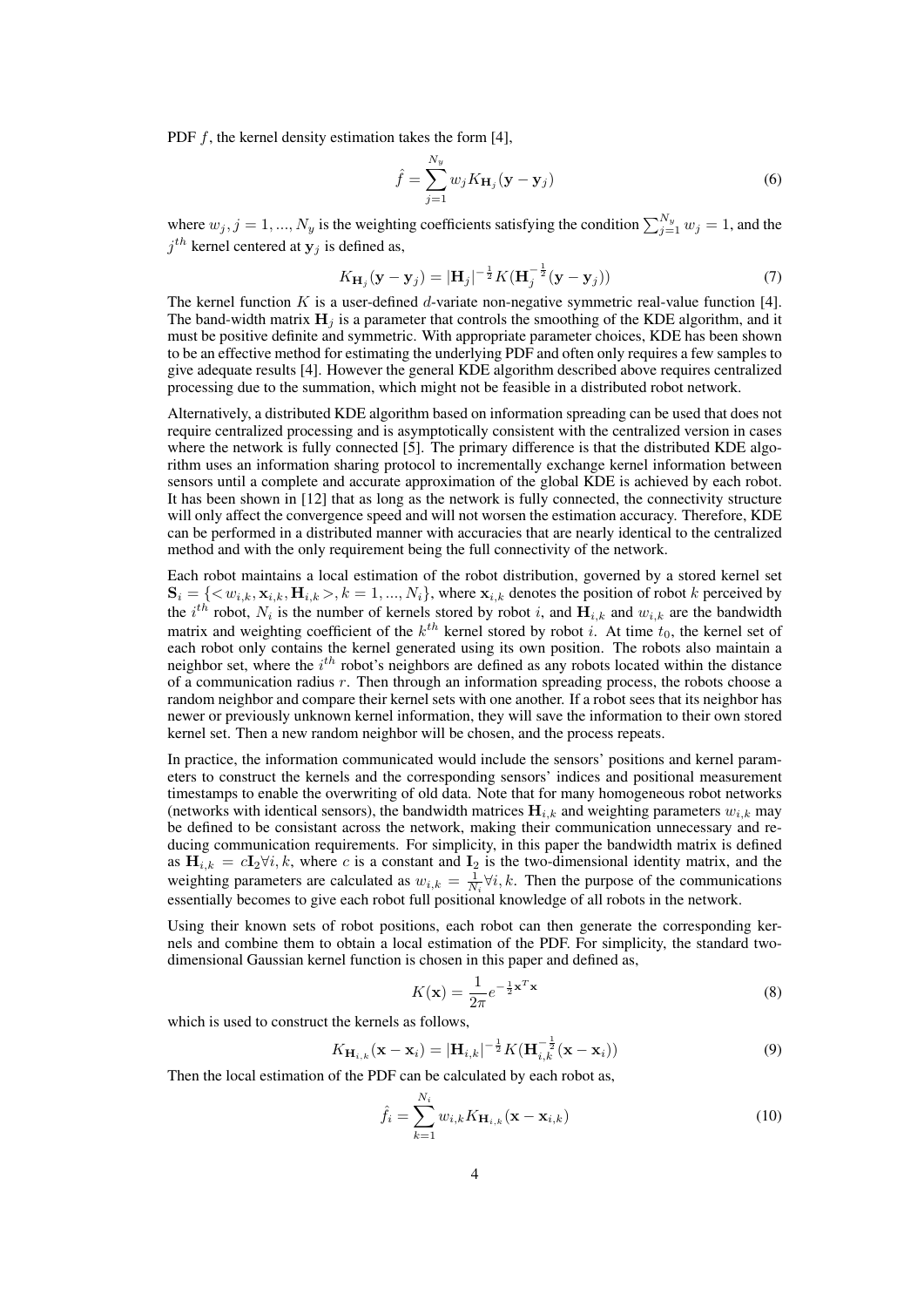Once the *i th* robot has a local density estimation, the attractive potential (2) can be computed with  $y \approx \hat{f}_i$ , which leads to the generation of the potential function (3). Then the feedback control law is constructed from the negative gradient of the potential function *−∇U<sup>i</sup>* , as in (4). Therefore by using the decentralized kernel density estimation approach, each robot in the network can derive its own feedback control law without centralized network computations.

## 4 Simulations and Results

The path planning approach presented in the previous sections is demonstrated through an example numerical simulation. Consider a network of  $N = 200$  robots that are governed by the unicycle dynamics in (1) and have communication radii  $r = 30$  Km. The network is deployed in a rectangular ROI denoted by  $A = [0, L_1] \times [0, L_2]$ , where  $L_1, L_2 = 160$  Km, and is given the objective of following an optimal time-varying robot distribution, avoiding obstacles, and minimizing energy consumed. The robot network operates over the time interval  $t \in (t_0, t_f]$ , where  $t_0 = 0$  and  $t_f = 15$  hr. The initial robot distribution  $\wp^*(t_0)$  and geometric obstacles are shown in Figure 1, and the initial robot states are sampled from  $\varphi^*(t_0)$ . The optimal robot distribution  $\varphi^*$  is assumed to be previously computed as a mixture of Gaussians via the DOC approach described in [2].



Figure 1: Initial robot distribution is plotted on the background, and the geometric obstacles are plotted as solid black.

With  $\wp^*$  known, the individual control policies can be computed by each robot based on the potential function explained in Section 2 and its local estimation of the actual robot density obtained using the decentralized KDE method from Section 3. The robot navigation is illustrated in Figure 2, where both the optimal macroscopic distribution and the robot positions are plotted. It can be seen that the sensors follow  $\varphi^*$  while also avoiding collisions with obstacles.

Since the DOC approach solves for the macroscopic time-varying robot distribution, instead of individual robot trajectories, the methodology is scalable and is shown to handle a large number of sensors. However, by using the decentralized kernel density estimation method, the network size can be limited by the storage constraints of the distributed sensors or by slow communication speeds across the network relative to the robot vehicle velocities.

### 5 Conclusions and Future Work

This paper presents a decentralized KDE approach that calculates the distribution of robot states in a distributed network. The technique is applied to a potential field approach for planning the paths of a distributed robot network with the objectives of matching a known time-varying optimal robot distribution, avoiding collisions with obstacles, and minimizing energy consumed by controlling the robots. The approach is illustrated through a numerical simulation of a large distributed network of robots that must navigate within an obstacle-populated region of interest.

#### Acknowledgments

This paper is supported by ONR grant (N00014-11-1-0688).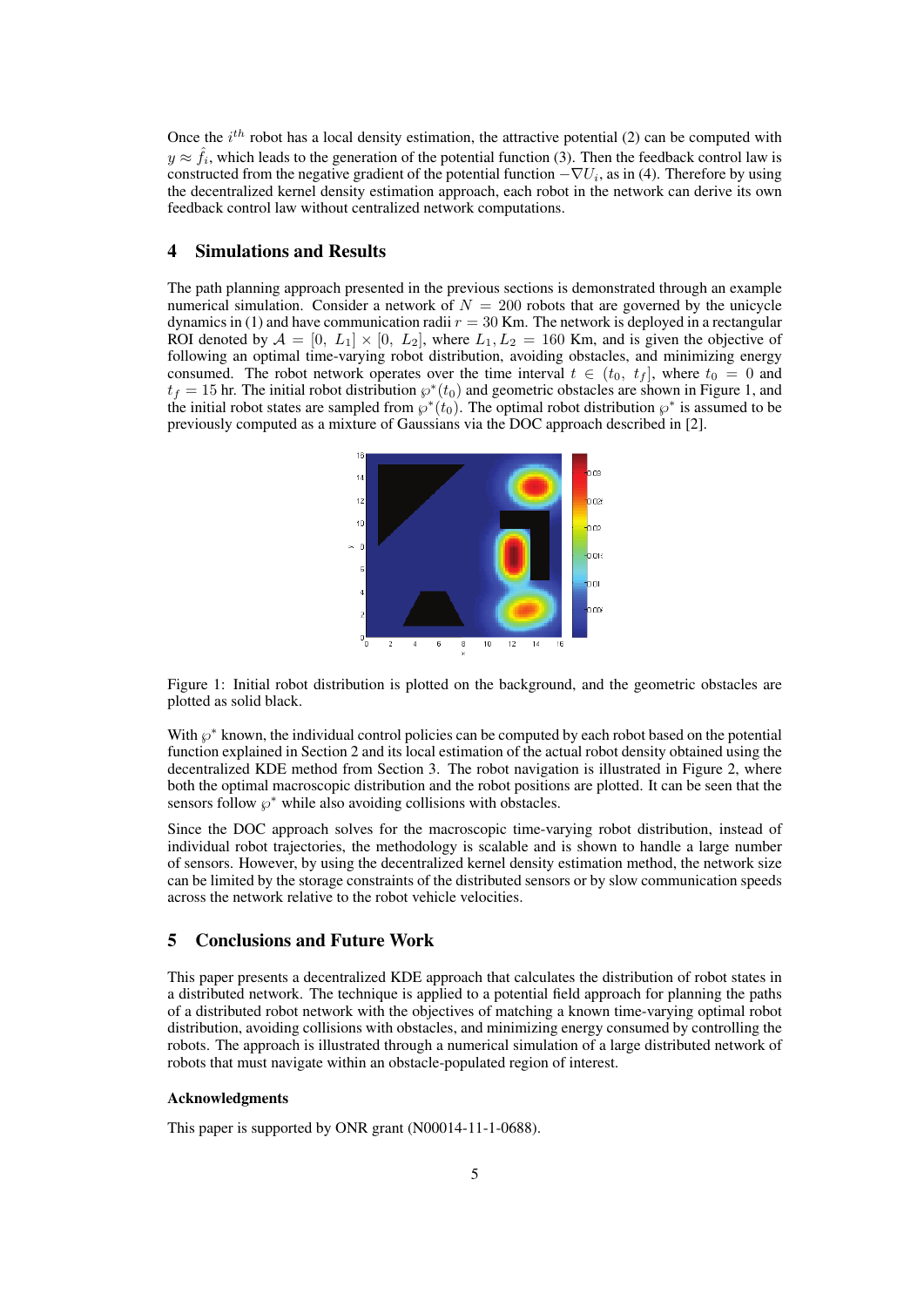

Figure 2: Simulated network of *N* = 200 sensors navigating to follow an evolving optimal PDF using distributed kernel density estimation and a potential field approach, where, the robot positions are plotted as black/yellow circles, and obstacles are plotted in solid black.